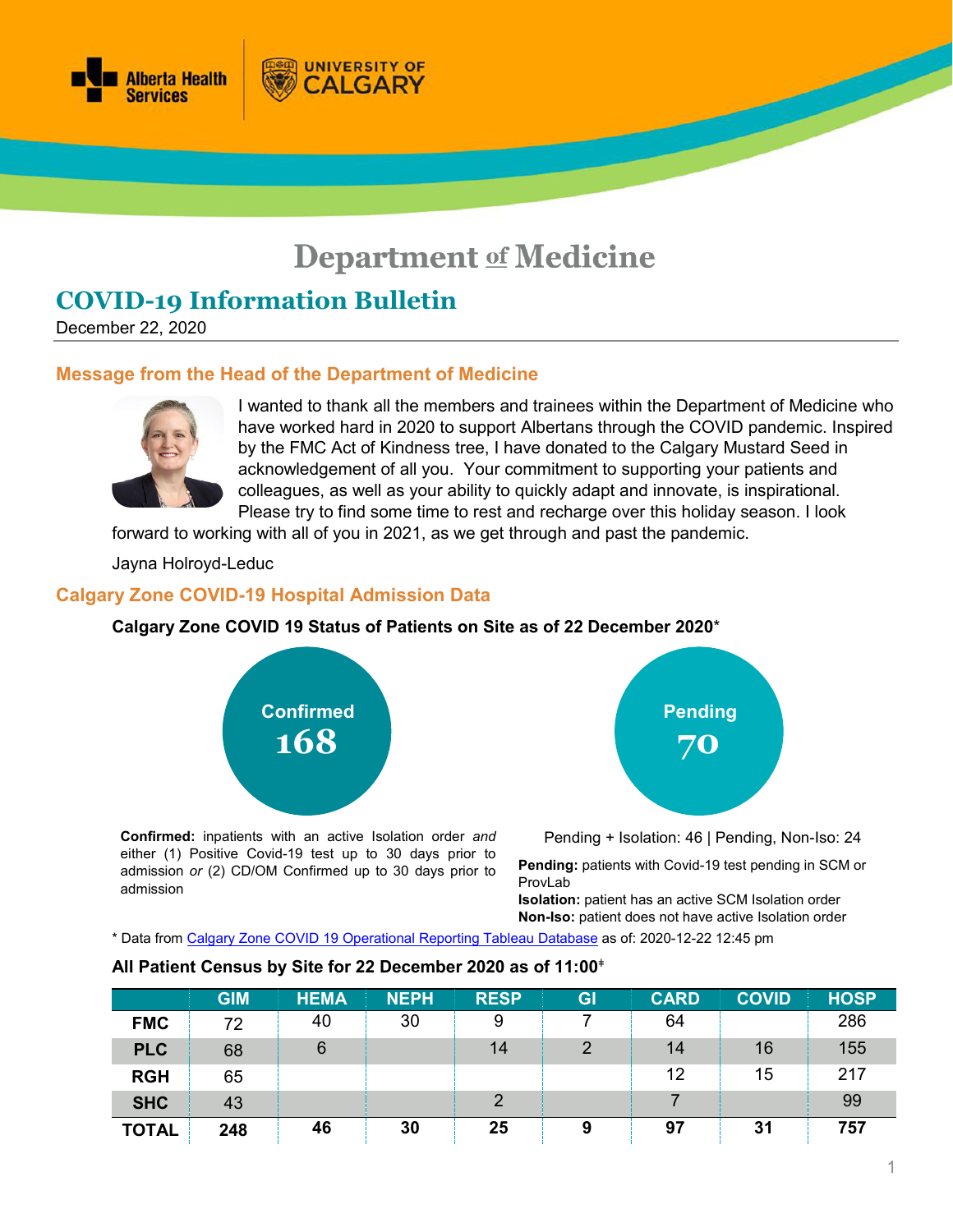## **COVID Patient Census by Site for 22 December 2020 as of 11:00**<sup>ǂ</sup>

|              | <b>GIM</b> | <b>HEMA</b> | <b>NEPH</b> | <b>RESP</b> | GI | <b>CARD</b> | <b>COVID</b> | <b>HOSP</b> |
|--------------|------------|-------------|-------------|-------------|----|-------------|--------------|-------------|
| <b>FMC</b>   |            |             |             | ာ           |    |             |              | 20          |
| <b>PLC</b>   | 10         |             |             |             |    |             | 12           | 24          |
| <b>RGH</b>   |            |             |             |             |    |             | 13           | 17          |
| <b>SHC</b>   |            |             |             |             |    |             |              | 28          |
| <b>TOTAL</b> | 26         |             |             | 3           |    |             | 25           | 89          |

<sup>ǂ</sup> Data from [CMS Attending Groups Hourly Census](https://tableau.albertahealthservices.ca/#/workbooks/29067/views) Tableau workbook as of: 2020-12-22 11:00 am

## **COVID-19 Outbreaks**

#### **FMC**

- Units with dedicated COVID beds: **2** (Units 64 and 54)
- Units on outbreak: **0**
- Units on watch: **2** (Units 41A, TBCC Radiation Therapy)
- General Support Services areas on outbreak: **1** (FMC Staffing Services Office)

#### **Medical Learners on Units:**

• At FMC, medical students (clerks) are **not allowed** on any units designated as on "watch" or "outbreak".

#### **PLC**

- Units on outbreak: **6** (Units 25, 39, 42, 44, 53, and ED)
- Units on watch: **0**

#### **NEW PLC – Emergency Department COVID-19 Outbreak**

Over the past 24 hours, we have learned that six additional staff members from the Peter Lougheed Centre Emergency Department have tested positive for COVID-19. There are now 12 confirmed cases of COVID-19 in staff from the unit.

As is best practice in stopping the spread of COVID-19 we are moving the unit off watch status and placing the Emergency Department under COVID-19 outbreak protocols.

An investigation is ongoing and contact tracing is continuing. At this time, we are not aware of any positive COVID-19 cases in patients linked to transmission on this unit.

#### **Healthcare workers identified as potentially exposed are being contacted by Workplace Health & Safety (WHS) directly. WHS, along with the Medical Officer of Health (MOH) are currently completing the contact tracing.**

It is imperative that all staff, physicians, visitors and patients remain vigilant and strictly follow recommended personal protective equipment requirements (PPE), hand hygiene, physical distancing precautions and continuous masking and eye protection practice.

Most importantly – if you are ill or experiencing symptoms of COVID-19 – stay home. **Do no**t come to work and arrange for testing.

All staff are reminded to follow all safety protocols including the appropriate use of PPE at all times. Staff should always be completing the AHS COVID-19 Daily Fit for Work questionnaire <https://www.albertahealthservices.ca/topics/Page17076.aspx>

Staff are required to monitor for symptoms throughout their shifts, clean and disinfect their work and treatment areas as often as possible and continue to follow all established protocols when interacting with patients and other staff.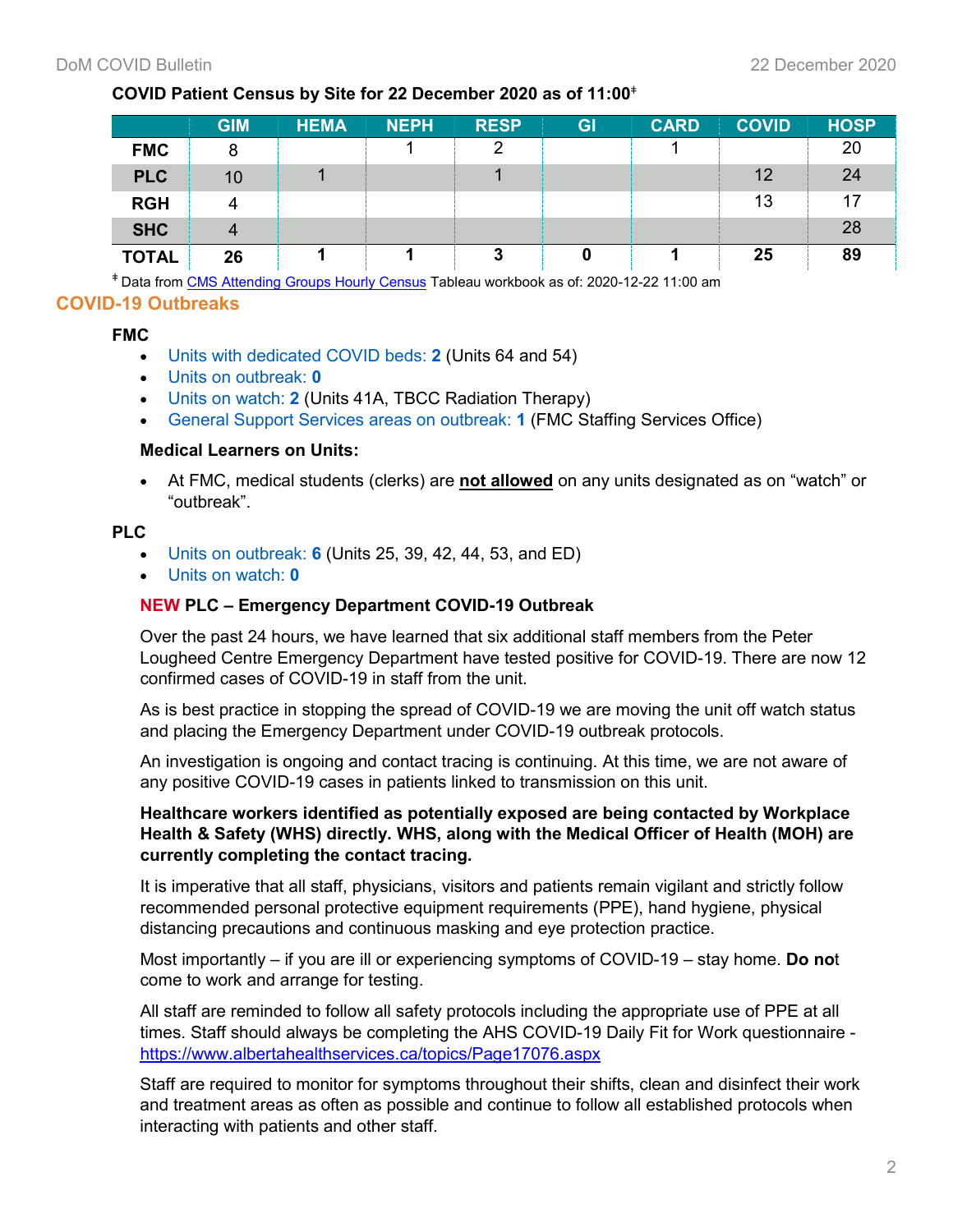Enhanced cleaning protocols including are occurring on the unit. Please do your part in keeping the unit as clean and safe as possible.

Family visitation to the PLC Emergency Department remains restricted to end of life visitors and essential designated support.

The unit remains open and is a safe and appropriate place for patients to receive urgent and emergency care.

#### **Medical Learners on Units:**

Staff/Physicians Residents/Fellows can still work on the PLC – Emergency Department provided that:

- They do not have ANY of the following COVID-19 symptoms: chills, fever, sore throat/painful swallowing, stuffy nose or runny nose, headache, muscle or joint ache, feeling unwell/fatigue/severe exhaustion, nausea, vomiting, diarrhea or unexplained loss of appetite, loss of sense of smell or conjunctivitis);
- They were not identified as an exposed contact of confirmed or probable COVID-19 cases by telephone call from AHS Workplace Health and Safety and they do not have reason to believe they were in direct face-to-face unprotected (i.e. no personal protective equipment) contact with a case of COVID-19;
- They abide by the current Infection Prevention and Control measures at their designated site and follow the measures below which apply to **ALL AHS, university and student healthcare workers at all times**:
	- a) If ill or experiencing COVID-19 symptoms, stay home from work or leave work and report the illness to WHS/OHS; and obtain testing when symptomatic with any COVID-19 symptom. Follow the instruction from the online tool to access COVID-19 testing should an individual have **any** of the COVID-19 symptoms: <https://myhealth.alberta.ca/Journey/COVID-> [19/Pages/HWAssessLanding.aspx](https://myhealth.alberta.ca/Journey/COVID-19/Pages/HWAssessLanding.aspx)
	- b) Refer to the AHS Healthcare worker "Return to Work Chart" (and alsothe accompanying guide which is hyperlinked at the top of the chart) for any questions related to "May I return to work?" Or "May I work?" [https://www.albertahealthservices.ca/assets/info/ppih/if-ppih-covid-](https://www.albertahealthservices.ca/assets/info/ppih/if-ppih-covid-19-return-to-work-decision-chart-healthcare-worker.pdf) [19-return-to](https://www.albertahealthservices.ca/assets/info/ppih/if-ppih-covid-19-return-to-work-decision-chart-healthcare-worker.pdf)[work-decision-chart-healthcare-worker.pdf](https://www.albertahealthservices.ca/assets/info/ppih/if-ppih-covid-19-return-to-work-decision-chart-healthcare-worker.pdf)
	- c) Complete the COVID-19 Daily Fit for Work Questionnaire every day before entering a health care environment. <https://www.albertahealthservices.ca/topics/Page17076.aspx>
	- d) Healthcare workers should minimize their community risks for acquiring infection (physically distance; limit gatherings and go virtual where possible; mask if close to others: [https://www.alberta.ca/prevent-the-spread.aspx \)](https://www.alberta.ca/prevent-the-spread.aspx) and minimize their at work risks each day by adhering to current infection prevention and control recommendations including point d) below and applying point-of-care-risk assessments to each and every patient encounter not just upon hospital admission (reference [www.ahs.ca/covidppe f](http://www.ahs.ca/covidppe)or any additional resources as needed)
	- e) Be aware that healthcare worker-to-worker transmission of infections are a risk healthcare workers face when at work and hence the continuous masking policy coupled with hand hygiene is required in all of our Covenant and AHS facilities. The masking and hand hygiene are as important to adhere to when conversing with staff co-workers as they are with patients. I.e. it is not intended to be used "just" with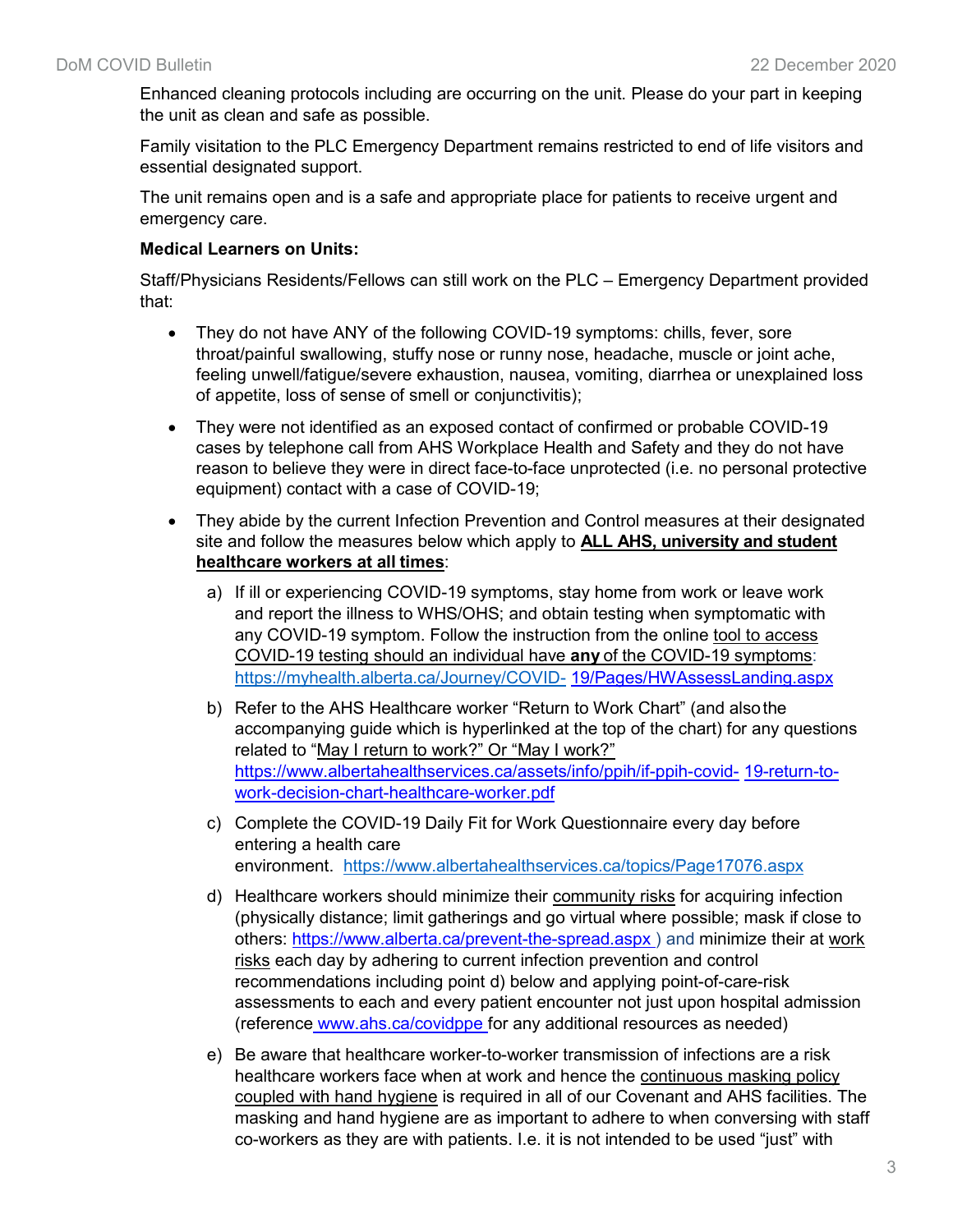patients. A surgical mask will suffice for this purpose as long as it is coupled with hand washing. [\(Wear a](https://www.albertahealthservices.ca/assets/info/ppih/if-ppih-covid-19-ppe-continuous-use-guidance-masking.pdf) [surgical/procedural mask continuously](https://www.albertahealthservices.ca/assets/info/ppih/if-ppih-covid-19-ppe-continuous-use-guidance-masking.pdf) and [Do & Don't video:](https://youtu.be/t2SBm-eJTAk)  [Wearing a](https://youtu.be/t2SBm-eJTAk) [Mask\)](https://youtu.be/t2SBm-eJTAk). Particular attention must be paid to break and locker rooms and conference rooms.

#### **RGH**

- Units on outbreak: **2** (Units 59 and 94)
- Units on watch: **2** (Units 74 and 93)

#### **Medical Learners on Units:**

• At RGH, the decision to allow medical students (clerks) to be on units designated as on "watch" or "outbreak" will be determined on a case-by-case basis.

#### **SHC**

• Units on outbreak: **3** (Unit 58, 68 and 78)

#### **SMCH**

• Units on outbreak: 1 (iOAT)

#### **Landers Treatment Centre**

• Units on watch: **Entire facility**

#### **Renfrew Detox**

• Units on watch: **Entire facility**

#### **Sunrise Healing Lodge Society**

• Units on outbreak: **Entire facility**

#### **Rural Health Update**

• Sites on outbreak: **1** (Didsbury Acute Care)

#### **Senior's Health Update**

• Outbreaks: **53 Sites** (Sites of note: Rivera Mount Royal, AgeCare Skypointe, George Boyak, Cedars Villa, Rivera Bow Crest, Bethany Calgary, Brenda Strafford Clifton Manor, Auburn Heights, Manor Village, Cedarwood Station, Luxstone Manor, Travois Glamorgan, Bethany Riverview, Amica Brittana, Dulcina Hospice, Carewest Sarcee)

## **NEW Calgary Zone Family Presence and Visitation Guidelines for Holiday Season (22 Dec 2020)**

Please review the updated [Calgary Zone Guidance for Designated Support Persons During Outbreak](https://www.albertahealthservices.ca/assets/info/ppih/if-ppih-covid-19-calgary-dsp-outbreak-community-transmission.pdf)  [and Enhanced Community Transmission](https://www.albertahealthservices.ca/assets/info/ppih/if-ppih-covid-19-calgary-dsp-outbreak-community-transmission.pdf) (21 Dec 2020). The Updates to Designated Support Person and Visitation Guidelines PowerPoint presentation (22 Dec 2020) can also be accessed by clicking the image below.

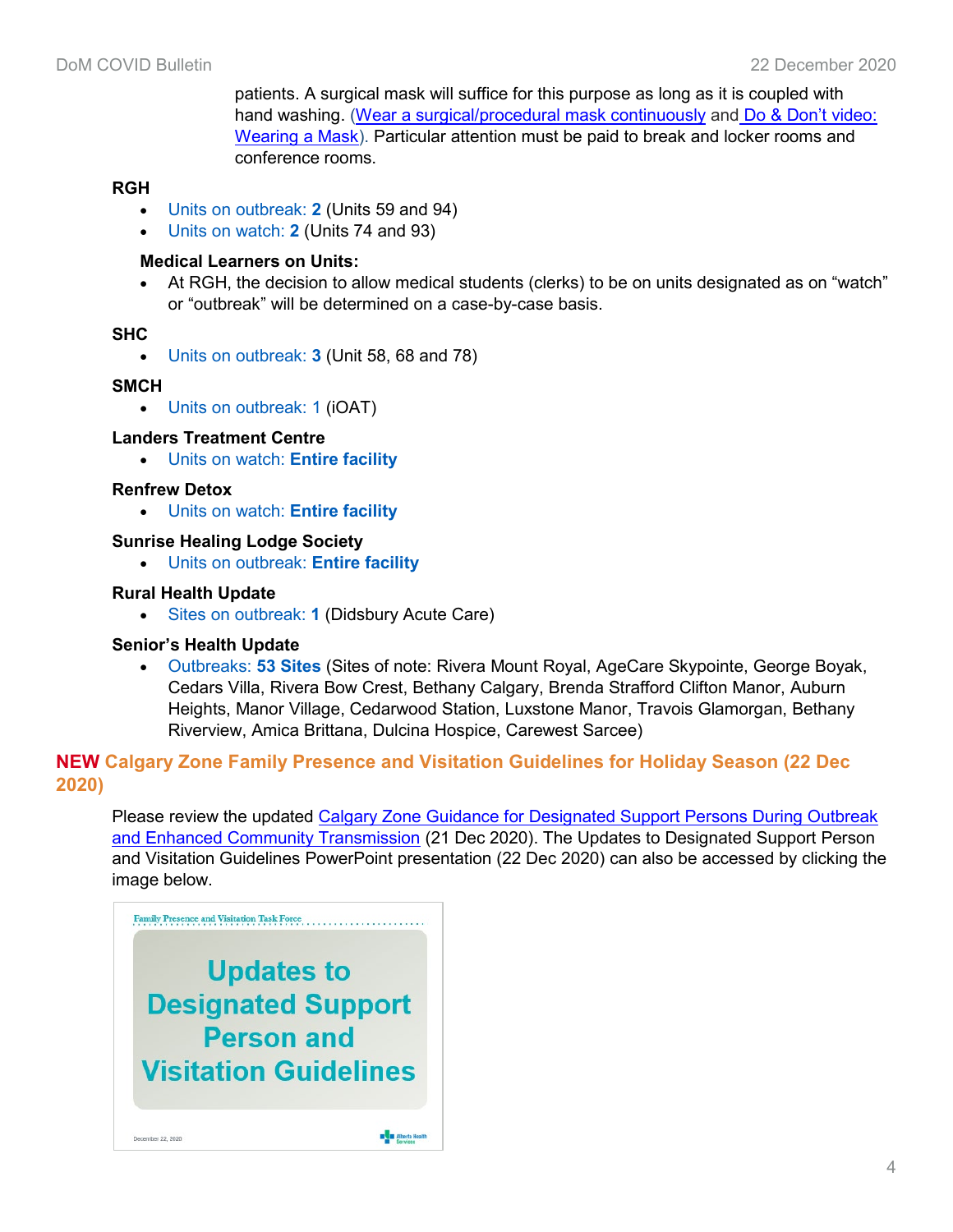## **NEW SCM COVID-19 Order Set Demonstration Video**

Please click on the image below to view a demonstration of how to use the SCM COVID-19 Admission Order Set.



#### **COVID-19: New / Updated Resources and Information**

**UPDATED** [Calgary Zone Guidance for Designated Support Persons During Outbreak and Enhanced](https://www.albertahealthservices.ca/assets/info/ppih/if-ppih-covid-19-calgary-dsp-outbreak-community-transmission.pdf)  [Community Transmission](https://www.albertahealthservices.ca/assets/info/ppih/if-ppih-covid-19-calgary-dsp-outbreak-community-transmission.pdf) (21 Dec 2020)

• **NEW** [Updates to Designated Support Person and Visitation Guidelines PowerPoint presentation](http://www.departmentofmedicine.com/meoc/family-presence-visitation-task-force-zeoc-orientation.pdf) (22 Dec 2020)

**NEW** [Memo: Vaccination Planning](http://www.departmentofmedicine.com/meoc/covid-19-vaccination-planning-memo-12dec2020.pdf) (21 Dec 2020)

**UPDATED** COVID-19 Order Sets:

- [COVID-19 Adult Admission Order Set](https://www.albertahealthservices.ca/frm-21614.pdf) (Form 21614(Rev2020-11))
- [COVID-19 Adult Admission Order Set](https://insite.albertahealthservices.ca/main/assets/cgv/tls-cgv-covid-19-adult-admission-order-set.pdf) (21 Dec 2020) Reference Only
- [COVID-19 Long Term Care and Supportive Living Medical Management Adult Order Set](https://insite.albertahealthservices.ca/main/assets/cgv/tls-cgv-covid-19-long-term-care-and-supportive-living-medical-management-adult-order-set.pdf) (21 Dec 2020)

**UPDATED** [Coping with COVID-19: Addiction & Mental Health Resources](https://www.albertahealthservices.ca/assets/info/ppih/if-ppih-covid-19-coping-amh-resources.pdf) (21 Dec 2020)

**UPDATED** [Novel Coronavirus \(COVID-19\) Frequently Asked Questions –](https://www.albertahealthservices.ca/assets/info/ppih/if-ppih-ncov-2019-staff-faq.pdf) Healthcare Worker & Staff (21 Dec 2020)

**UPDATED** [Novel Coronavirus \(COVID-19\) Frequently Asked Questions –](https://www.albertahealthservices.ca/assets/info/ppih/if-ppih-ncov-2019-public-faq.pdf) Public (21 Dec 2020)

**UPDATED** [Department Standard Operating Procedure \(DSOP\) from Provincial](https://insite.albertahealthservices.ca/main/assets/tms/cdc/tms-cdc-nd-novel-coronaviruses-dsop.pdf) Population and Public [Health Communicable Disease Control](https://insite.albertahealthservices.ca/main/assets/tms/cdc/tms-cdc-nd-novel-coronaviruses-dsop.pdf) (18 Dec 2020)

• For a quick summary of updates, please see the table on page 4.

**UPDATED** Continuing Care: [Initiation of CPAP/BPAP During COVID-19 Pandemic Response](https://www.albertahealthservices.ca/assets/info/ppih/if-ppih-covid-19-cc-cpap-bpap-during-covid-19-pandemic-response-initiation.pdf) (17 Dec 2020)

**UPDATED** [Continuing Care: Maintaining CPAP/BPAP During COVID-19 Pandemic Response](https://www.albertahealthservices.ca/assets/info/ppih/if-ppih-covid-19-cc-cpap-bpap-during-covid-19-pandemic-response-maintaining.pdf) (17 Dec 2020)

**UPDATED** [Alberta Isolation Hotel](http://www.departmentofmedicine.com/meoc/if-ppih-covid-19-alberta-isolation-hotel-support-faq.pdf) Support FAQ (17 Dec 2020)

**NEW** [COVID-19 Scientific Advisory Group Rapid Review: Criteria to Inform Changes to PPE Guidelines](https://www.albertahealthservices.ca/assets/info/ppih/if-ppih-covid-19-sag-criteria-ppe-guidelines-rapid-review.pdf) (15 Dec 2020)

**NEW** [APL Laboratory Bulletin: New Connect Care Orders for COVID-19 and Other Respiratory Virus](https://www.albertahealthservices.ca/assets/wf/lab/if-lab-hp-bulletin-connect-care-orders-for-covid-19-and-other-respiratory-virus-tests.pdf)  [Tests](https://www.albertahealthservices.ca/assets/wf/lab/if-lab-hp-bulletin-connect-care-orders-for-covid-19-and-other-respiratory-virus-tests.pdf) (15 Dec 2020)